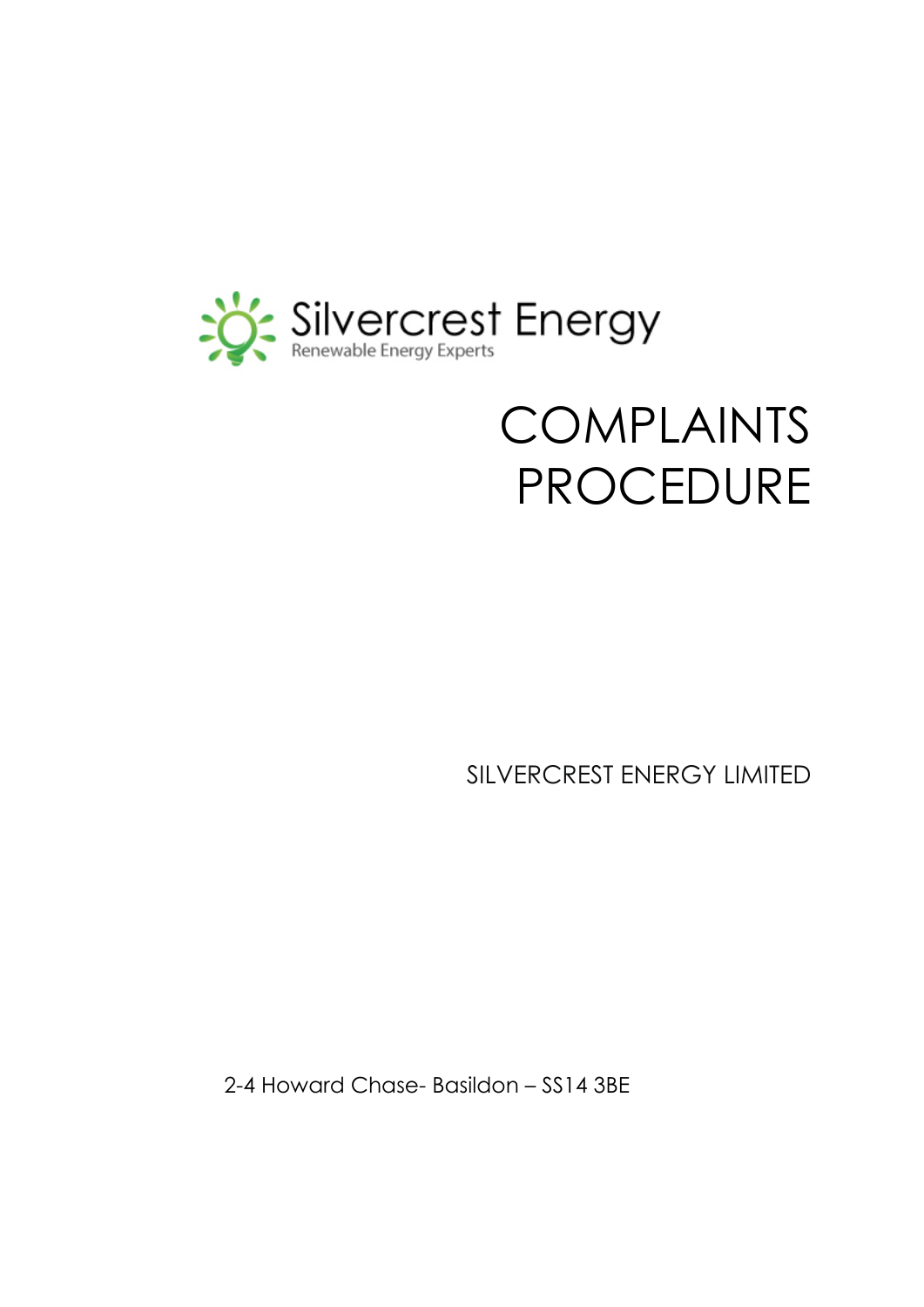# SILVERCREST ENERGY LIMITED

Updated September 2021

# **Complaints Contact Details**

Name: Ashleigh Page Telephone: 01268 552868 01268 552868

E-mail: info@solarthermuk.co.uk

# **Our Procedures**

Any complaint verbal or written will be referred to our complaint's manager at the earliest opportunity or to a member of the senior management if the complaints manager is unavailable. We will also

- Acknowledge the complaint in writing promptly
- **Record details on the firm's system**
- **Make contact to seek clarification on any points where necessary**
- **Fully investigate the complaint**
- Keep you informed of our progress
- Discuss with you our findings and proposed response
- Ensure that our firm partners have a compliant complaints procedure and are communicating with their customer using this
- **•** Provide clear deadlines to respond

You will receive contact from us advising on progress if we cannot respond immediately. We will let you have our final response as soon as possible and not later than eight weeks.

# **Silvercrest Energy Limited**

Customers may express dissatisfaction to **us** about our products and services. We will need to establish whether or not the complaint relates to the information given, the firm or the service and installation. If unclear, this must not delay investigation and we will proceed with our own investigation. The complaints manager will review this matter and take the complaint to the firm for them to investigate and provide a written explanation and any supporting information. This may include photos, checklists or remedial satisfaction notes.

# **Investigation**

The complaints manager will establish the nature and scope of the complaint having due regards to the Financial Conduct Authority's direction:

- Deal with complaints promptly and fairly
- Give complainants clear replies and, where appropriate, fair redress
- We may take up to 8-weeks to provide a response

# **Eligible Complainants**

It is the firm's policy to treat all complainants the same, however, *eligible complainants*, customers that have purchased goods and services using a lenders finance, are legally defined and have additional rights in law that we must acknowledge and adhere to.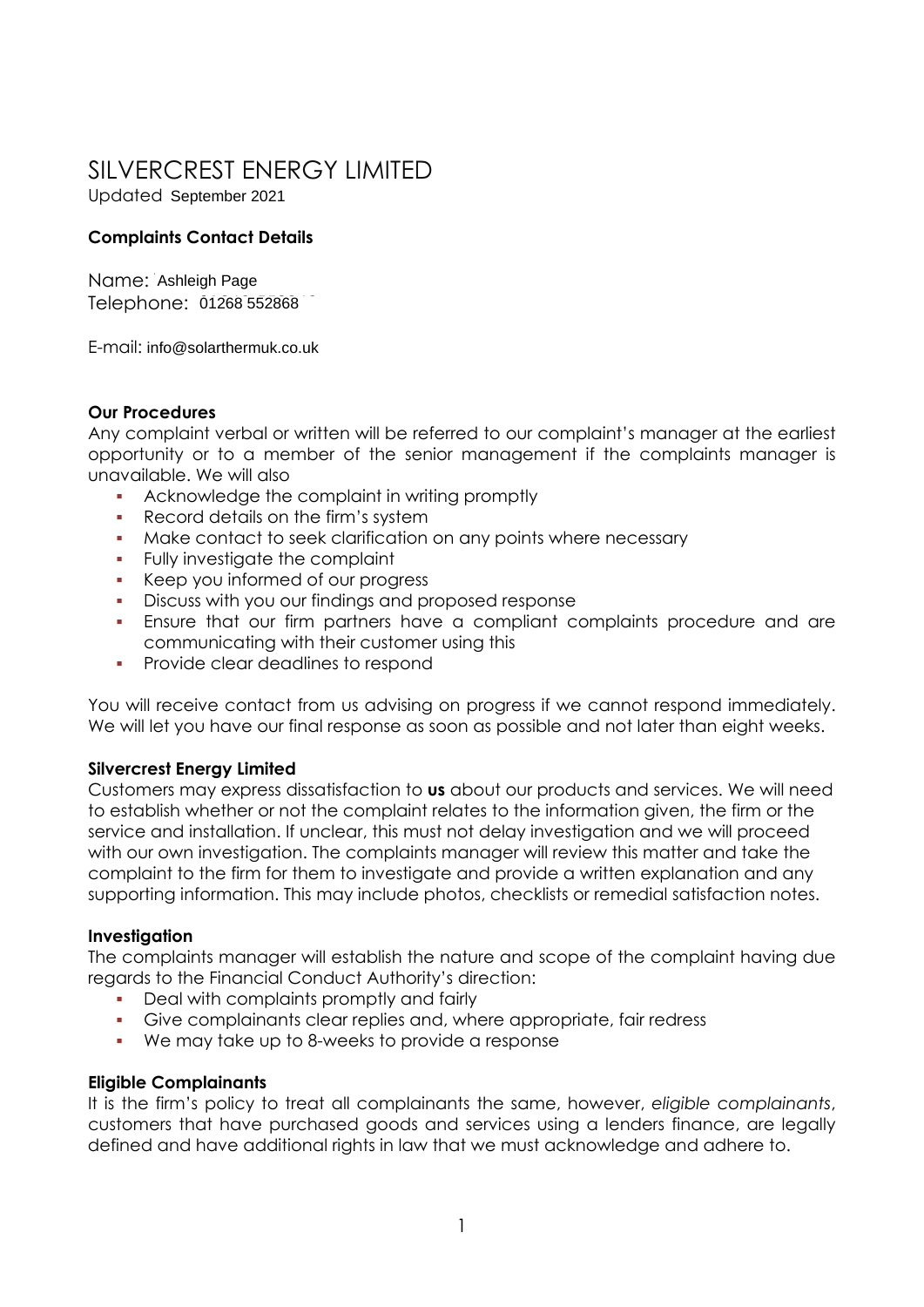# **The Financial Conduct Authority complaints rules apply to complaints:**

- Made by, or on behalf of an *eligible complainant*.
- Relating to regulated activity.
- Involving an allegation that the complainant has suffered, or may suffer, financial loss, material distress or material inconvenience.

#### **Final response**

This will set out clearly our decision and the reasons for it. If any compensation is offered a clear method of calculation will be shown.

The firm must include details of the Financial Ombudsman Service in the final response if dealing with an *eligible complainant* and a regulated activity, we will:

- Explain that the complainant must refer the matter to the ombudsman within six months of the date of the final response letter or the right to use this service is lost
- Indicate whether or not we consent to waive the relevant time limits.

#### **Complaints Settled within 3 business days**

Complaints that can be settled to the customer's satisfaction within 3 business days can be recorded and communicated differently.

Where we consider a complaint to be resolved to the customer's satisfaction under this section, the firm will promptly send a *'Summary Resolution Communication'*, being a written communication from them which:

- (1) refers to the fact that the customer has made a complaint and informs them that they now consider the complaint to have been resolved to the customers satisfaction.
- (2) The firm will tell the customer that if they subsequently decide that they are dissatisfied with the resolution of the complaint they may be able to refer the complaint back to the firm for further consideration or alternatively refer the complaint to the Financial Ombudsman Service;
- (3) Provide the website address of the Financial Ombudsman Service; and
- (4) Refer to the availability of further information on the website of the Financial Ombudsman Service.

In addition to sending you a *Summary Resolution Communication*, the firm may also use other methods to communicate the information where:

- (1) We consider that doing so may better meet the customer's needs; or
- (2) They have already been using another method to communicate about the complaint. This may include recorded calls, emails or text messages.